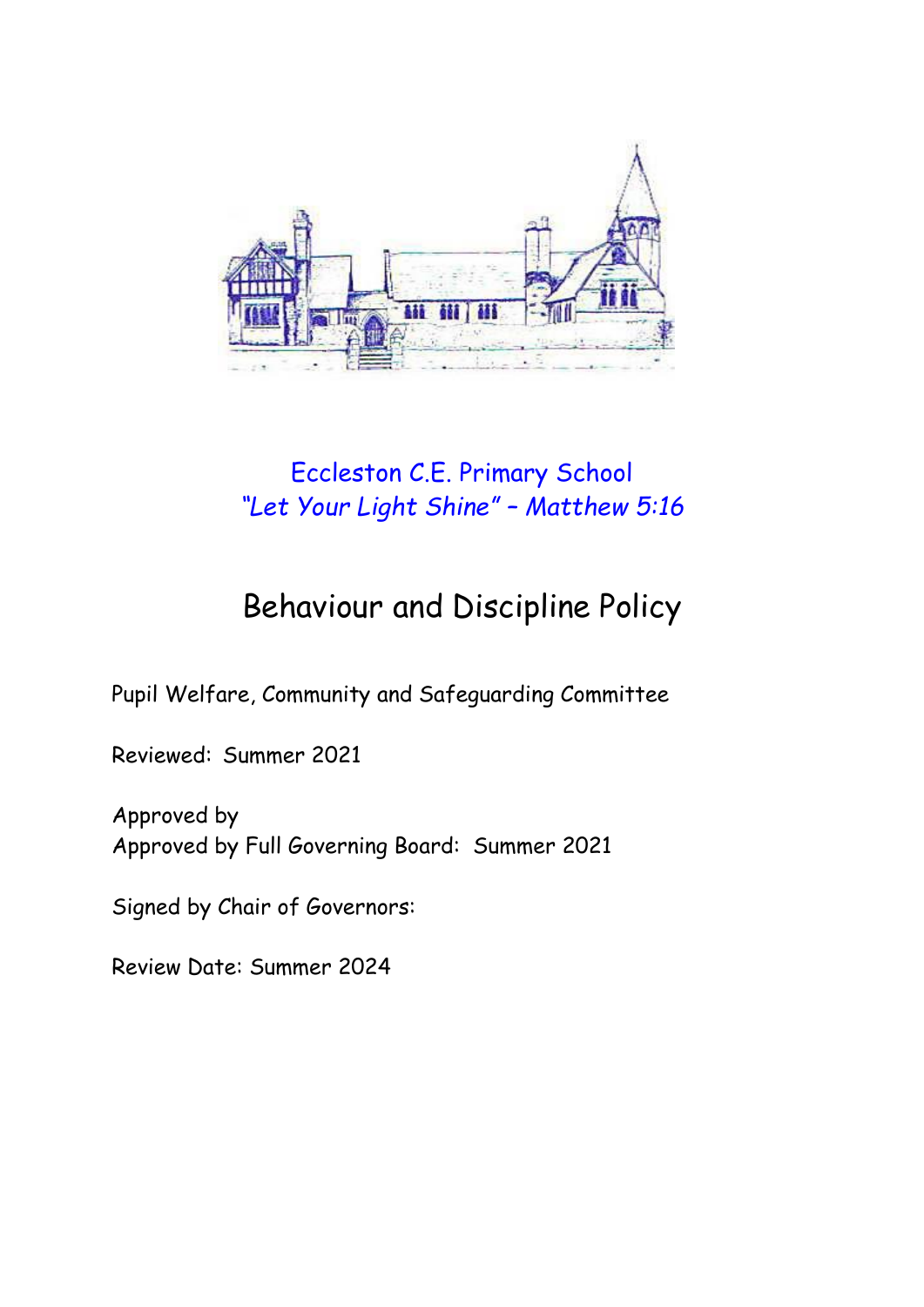# **ECCLESTON C.E. PRIMARY SCHOOL**

# **Our Vision Statement**

**At Eccleston C of E Primary School we are united in our vision to prepare our children for life in the modern world.**

**We will do this by instilling a lifelong love of learning and embedding Christian values that reflect the example Jesus has set.**

**We strive for excellence in all we do, enabling all members of our school to flourish.**

### **Behaviour and Discipline Policy "Ready, Respectful, Safe"**

The behaviour and discipline policy reflects the Christian family ethos of the school.

Eccleston Church of England Primary School recognises that good behaviour and discipline are the result of a partnership between all staff, the Governing Board, parents and children. The aim of this partnership is to offer the children the opportunity to develop self-discipline and to have a high regard for themselves and others. All staff are responsible for encouraging good behaviour. As role models it is essential that staff set high standards of personal behaviour.

Jesus was clear in his instructions: '*Love they neighbour as yourself'* – Matthew 22.39.

We have many networks of relationships within our school community and our pastoral work will strive to meet the constant challenge to create and maintain these networks in ways which reflect the Gospel. Christian love will pervade all aspects of life at our school.

The single biggest resource for ensuring appropriate behaviour is the adults within school. If we are understanding, full of fun, optimistic and caring, then this is the role model taken by our children. The way in which the staff treat each other and the way in which we treat other members of the school community is also crucial.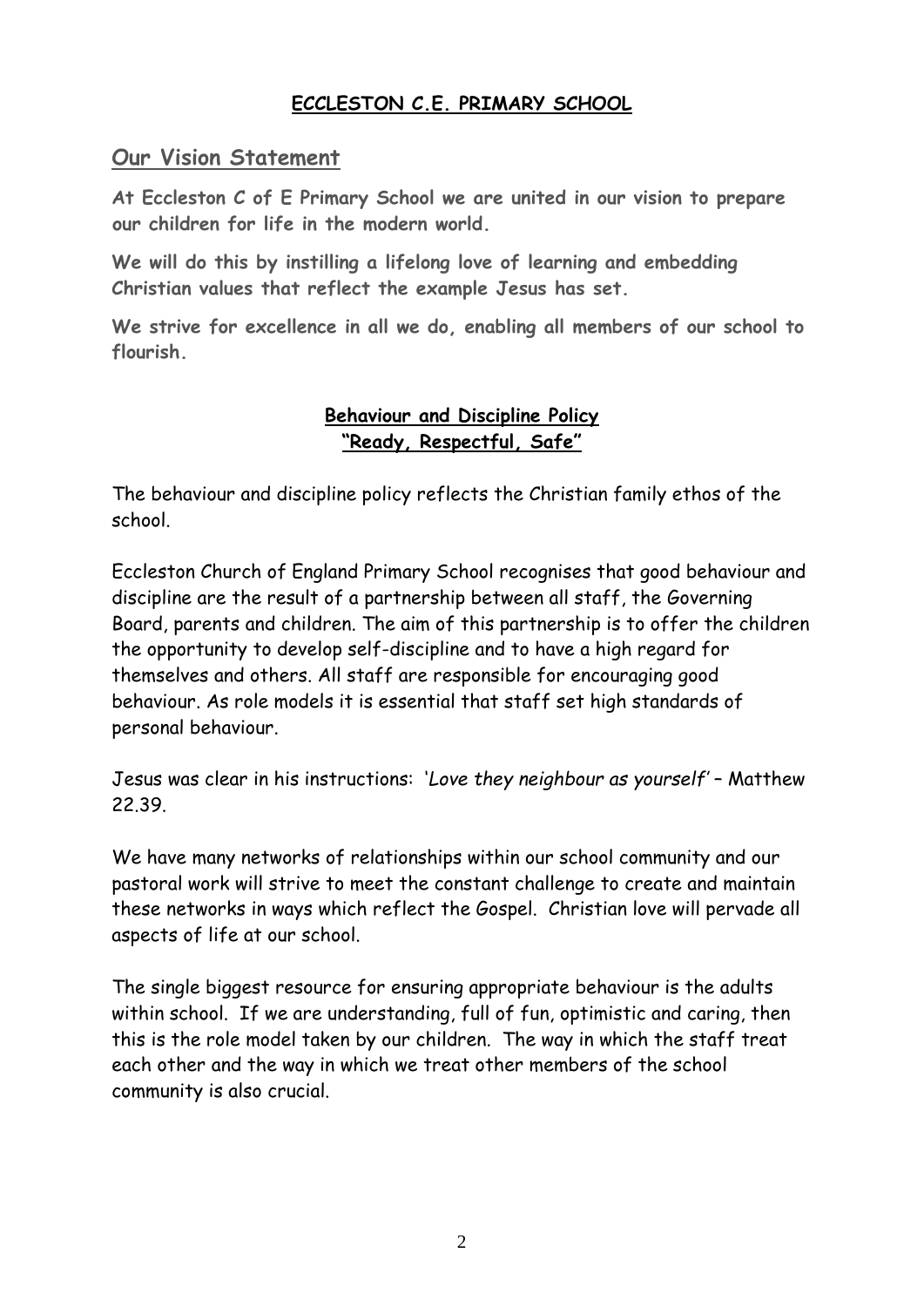# *Self-Respect*

Children at Eccleston Church of England Primary School should:

- know that they are valued;
- be treated as individuals.

# *Self-Discipline*

Children at Eccleston Church of England Primary School should:

- be encouraged to take increasing responsibility for their own actions;
- be clear about staff expectations;
- be aware of how members of staff can help them.

# *Concern for Others*

Children at Eccleston Church of England Primary School should:

- be encouraged to respect others;
- value each others contribution;
- be encouraged to listen to the views of others;
- be encouraged to develop positive feelings towards others;
- receive and give support.

# *Honesty and Fairness*

Children at Eccleston Church of England Primary School should:

- be encouraged to value the truth;
- develop a respect for the opinion and ideas of others;
- be involved in the development of rules for good behaviour and discipline within the class.

# *Politeness*

Children at Eccleston Church of England Primary School should:

• be spoken to in a polite manner and learn to speak to others in a positive and polite manner.

This policy is intended to be a balanced and sensitive document, taking into account the Christian ethos of our school as well as having regard to the practical difficulties of staff roles in school.

We strive to ensure that our staff as a whole are supportive and that our school discipline is consistent throughout. In this way, we hope to put forward a set of values and beliefs which are consistent with our vision statement and enable staff and children to flourish and to experience the abundant life that Jesus offers.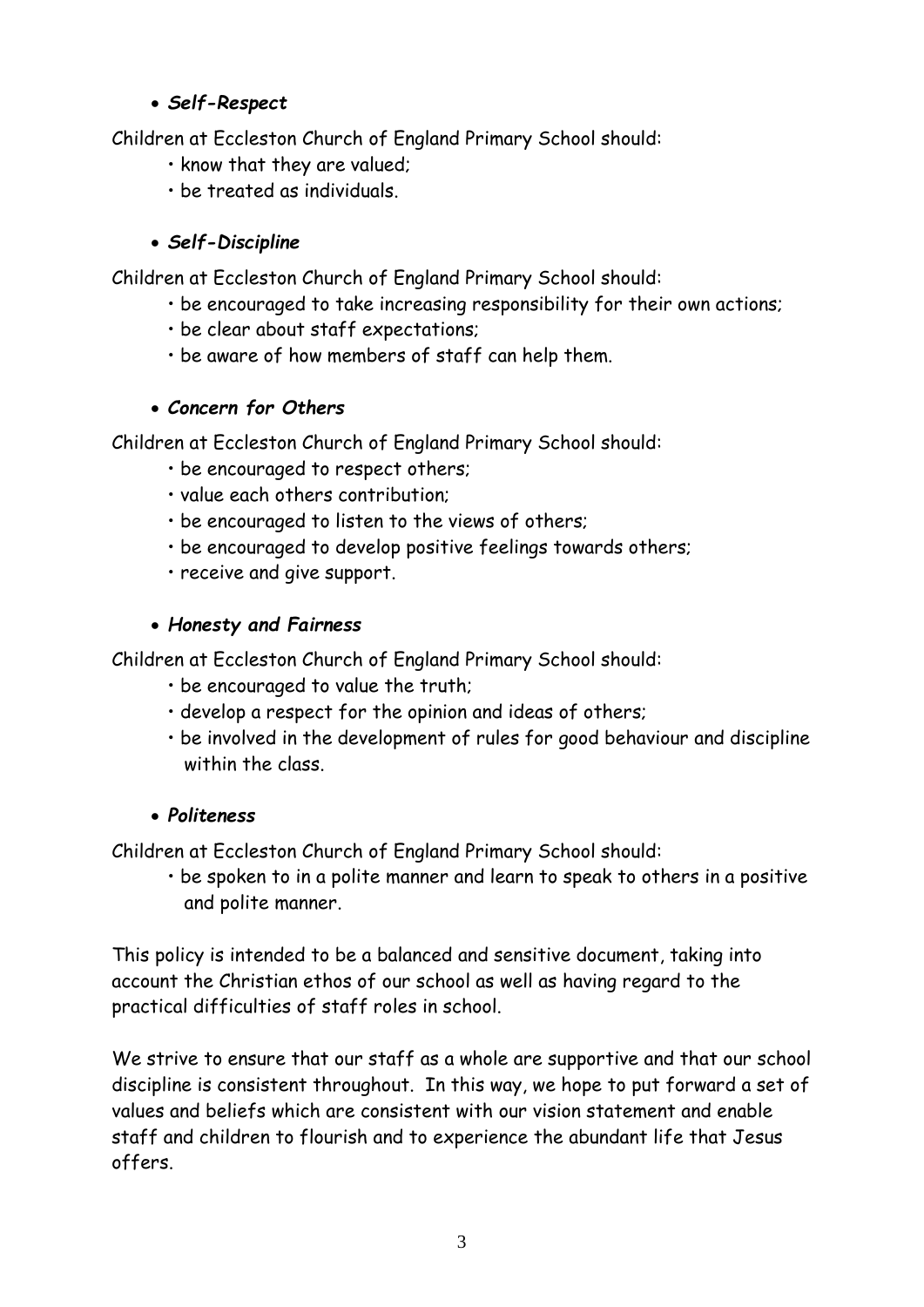# **1. Aims and objectives**

1.1 It is a primary aim of our school that every member of the school community feels valued and respected, and that each person is treated fairly and well. We are a caring community, whose values are built on mutual trust and respect for all. Eccleston C.E.Primary School's behaviour policy is therefore designed to support the way in which all members of the school can live and work together in a supportive way. It aims to promote an environment in which everyone feels happy, safe and secure.

1.2 Eccleston C.E.Primary School has three 'Golden rules' (*see Appendix 1*) but our behaviour policy is not primarily concerned with rule enforcement. It is a means of promoting good relationships, so that people can work together with the common purpose of helping everyone to learn. This policy supports the school community in aiming to allow everyone to work together in an effective and considerate way.

1.3 The school expects every member of the school community to behave in a considerate way towards others.

1.4 We treat all children fairly and apply this behaviour policy in a consistent way. If children show unwillingness to follow the rules that are set in place to achieve our common purpose, they will experience the procedure of specific sanctions against them (*See Appendix 2*).

1.5 This policy aims to help children grow in a safe and secure environment, and to become positive, responsible and increasingly independent members of the school community.

# **2. Rewards and Sanctions**

2.1 We praise and reward children for good behaviour in a variety of ways:

- Teachers congratulate children regularly
- Stickers may be awarded for good work or good behaviour
- Each week, we nominate a child from each class to be 'Star of the Week'
- Each 'Star of the Week' receives a certificate in the school Let Your Light Shine Worship
- We distribute stamps weekly to children, either for consistent good work, or to acknowledge outstanding effort
- Stamps can be collected in order to gain Bronze, Silver, Gold or Platinum Awards throughout the year. Again, these are presented during our weekly Let Your Light Shine Worship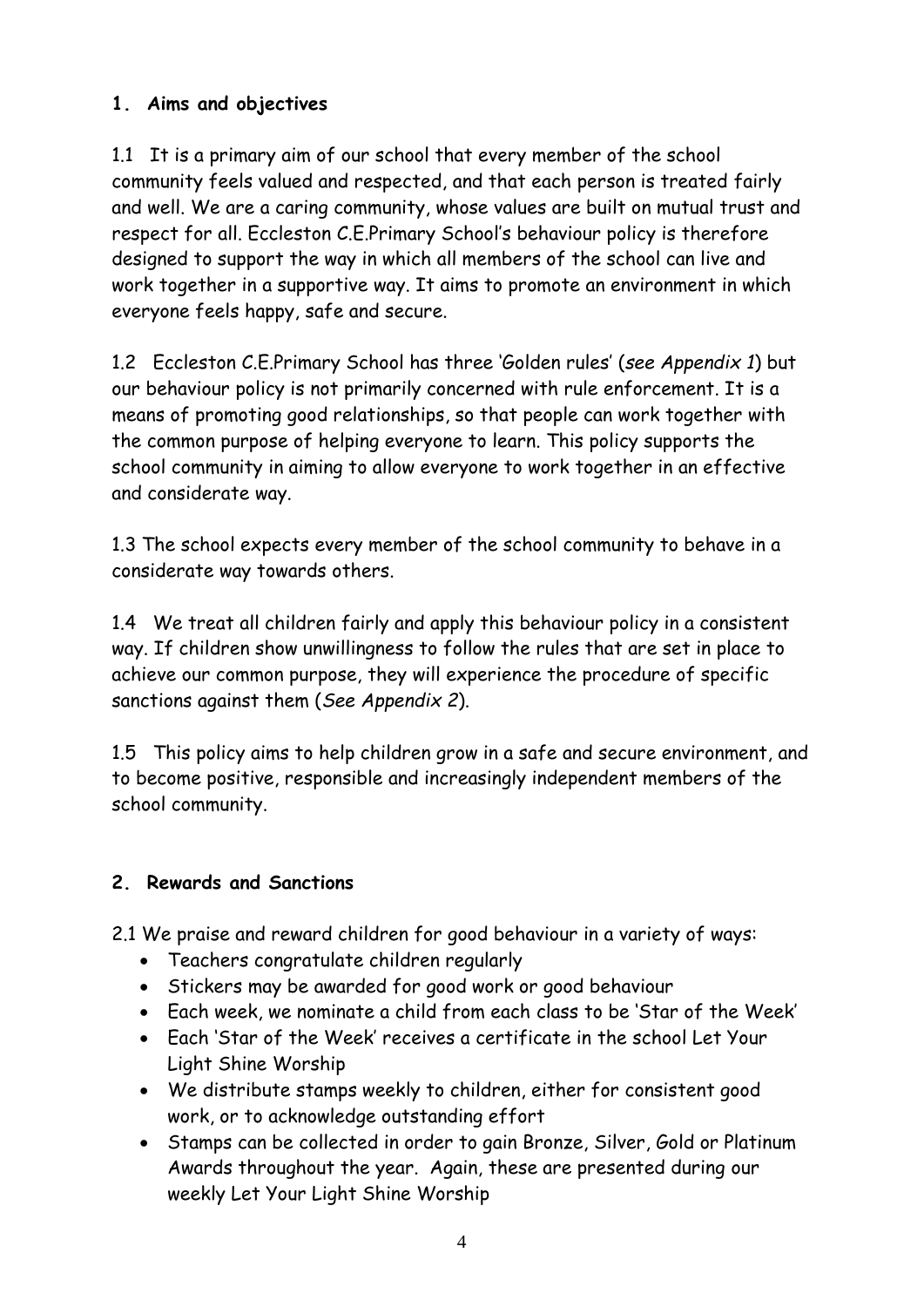The Headteacher's Award is awarded at the Headteacher's discretion for outstanding work or citizenship

2.2 Eccleston C.E. Primary School employs a number of sanctions to enforce the 'Golden Rules', and to ensure a safe and positive learning environment. We employ each sanction appropriately to each individual situation:

- We expect children to listen carefully to instructions in lessons. If they do not do so, we ask them either to move to a different place, or to sit on their own.
- We expect children to try their best in all activities. If they do not do so, we may ask them to redo a task.
- If a child is disruptive in class, the teacher warns him or her that if the disruption continues they will be asked to move their name onto the behaviour sheets, which are displayed in each classroom. Each child begins every day on the Ready To Learn section. Children can then move downwards or upwards throughout the day, according to their behaviour. We aim to recognise good behaviour as well as that which is not so good. If a child misbehaves repeatedly, we may choose to isolate the child from the rest of the class until he/she calms down, and is able to work sensibly again with others. If a child is asked to leave the class, they will go into a neighbouring class with an egg timer which measures an appropriate time for their age. Every day, each child will start the day 'fresh' on the Ready to Learn area. Forgiveness is one of our key Christian values that are promoted in school.
- The safety of the children is paramount in all situations. If a child's behaviour endangers the safety of others, the class teacher will stop the activity and prevent the child from taking part for the rest of that session.

2.3 The class teacher discusses the school's 'Golden Rules' with each class and these are displayed in prominent parts of the school for children to see. In addition to the 'Golden Rules', each class also has its own classroom rules, which are agreed by the children and displayed on the wall of the classroom. In this way, every child in the school knows the standard of behaviour that we expect in our school. If there are incidents of anti-social behaviour, the class teacher discusses these with the whole class as and when necessary.

2.4 Eccleston C.E. Primary School does not tolerate bullying of any kind. If we discover that an act of bullying or intimidation has taken place, we act immediately to stop any further occurrences of such behaviour. We do everything in our power to ensure that all children attend school free from fear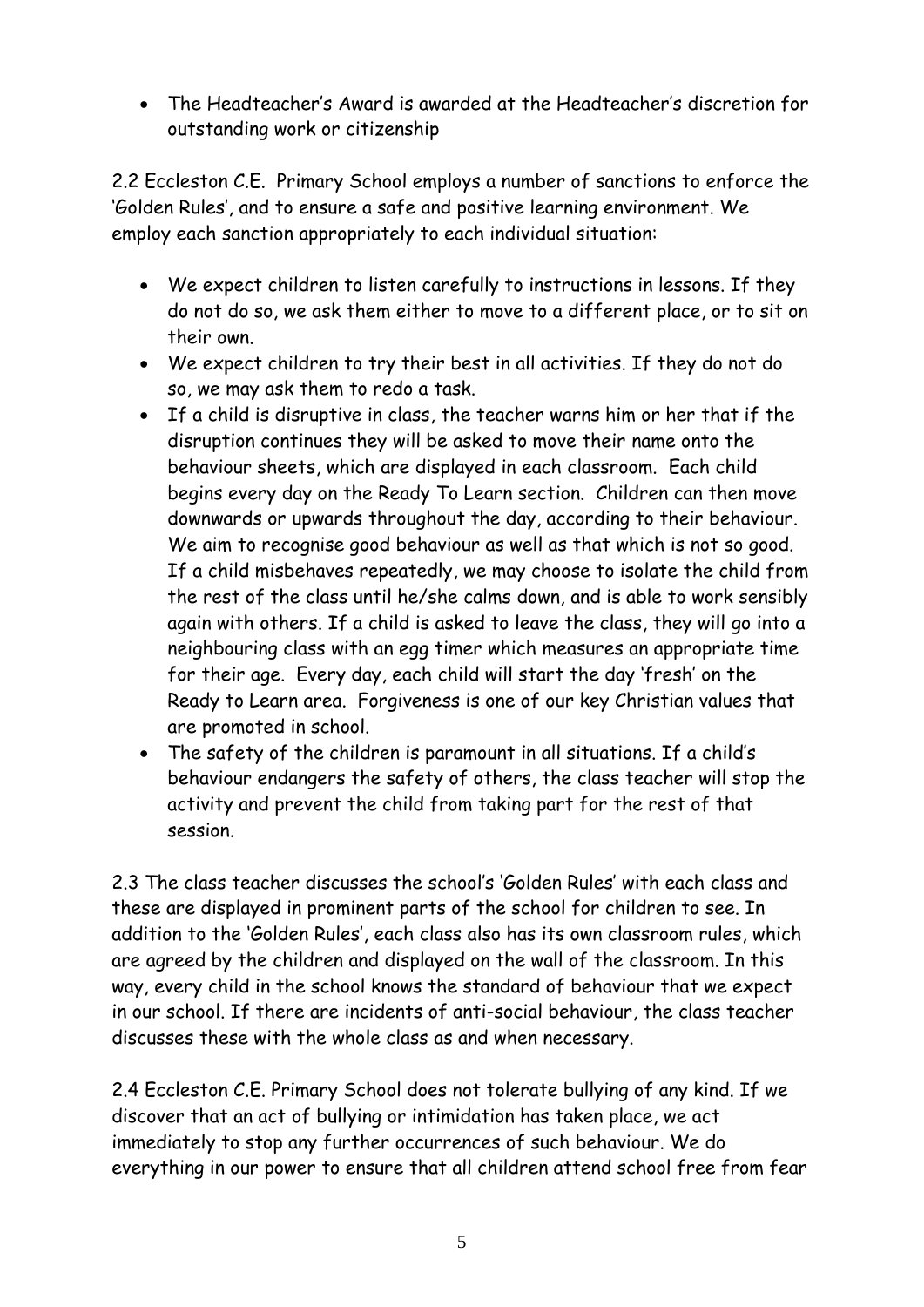and children are encouraged to tell a member of staff or another trusted adult if they experience such intimidation.

2.5 All members of staff are aware of the regulations regarding the use of force by teachers, as set out in DfES Circular 10198, relating to section 550A of the Education Act 1998: The Use of Force to Control or Restrain Pupils. Teachers in Eccleston C.E. Primary School do not hit, push or slap children. Staff only intervene physically to restrain children or to prevent injury to a child, or if a child is in danger of hurting him/herself. The actions that we take are in line with government guidelines on the restraint of children.

# **3. The role of the class teacher**

3.1 It is the responsibility of the class teacher to ensure that the 'Golden Rules' are enforced in their class, and that their class behaves in a responsible manner during lesson time.

3.2 The class teachers in Eccleston C.E. Primary School have high expectations of the children with regard to behaviour, and they strive to ensure that all children work to the best of their ability.

3.3 The class teacher treats each child fairly, and enforces the classroom and 'Golden Rules' consistently. The teachers treat all children in their classes with respect and understanding.

3.4 In the first instance, the class teacher deals with incidents him/herself in the normal manner. However, if misbehaviour continues, the class teacher seeks help and advice from the Headteacher.

3.5 The class teacher liaises with the school's SEND coordinator – and following that, with external agencies, as necessary - to support and guide the progress of the child/children in question. The class teacher and SEND coordinator may then need to discuss the needs of a child with the LA's behaviour support service.

3.6 The class teacher reports to parents about the progress of each child in their class, in line with the whole-school policy. The class teacher may also contact a parent if there are concerns about the behaviour or welfare of a child.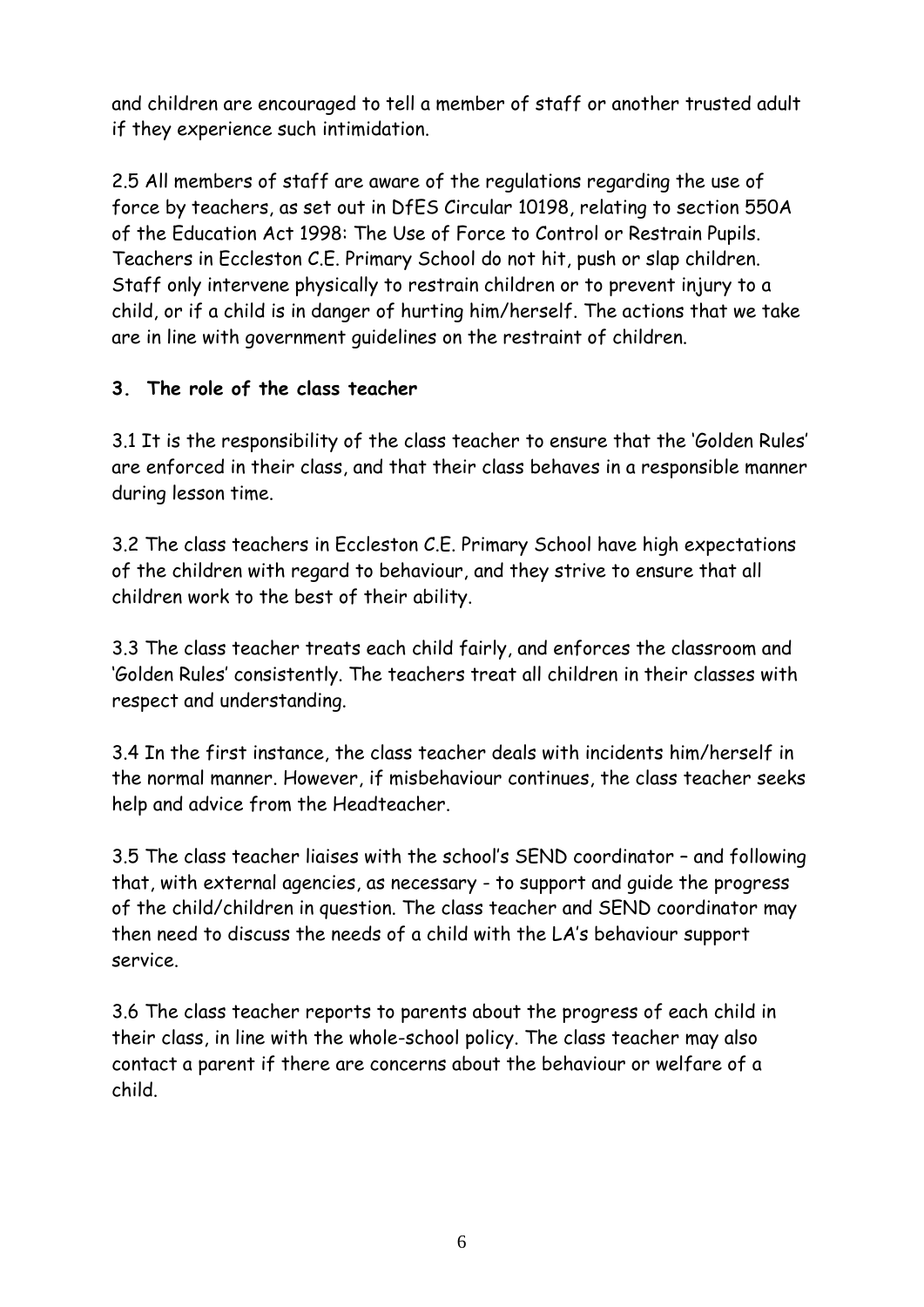# **4. The role of the Headteacher**

4.1 It is the responsibility of the Headteacher, under the School Standards and Framework Act 1998, to implement the school behaviour policy consistently throughout the school, and to report to governors, when requested, on the effectiveness of the policy. It is also the responsibility of the headteacher to ensure the health, safety and welfare of all children in the school.

4.2 The Headteacher supports the staff by implementing the policy, by setting the standards of behaviour, and by supporting staff in their implementation of the policy.

4.3 The Headteacher keeps records of all reported serious incidents of misbehaviour.

4.4 The Headteacher has the responsibility for giving fixed-term suspensions to individual children for serious acts of misbehaviour. For repeated or very serious acts of anti-social behaviour, the headteacher may permanently exclude a child. These actions are taken only after the school governors have been notified. In the event of exclusion, arrangements would be made for the child's education through liaison with the Local Authority.

# **5. The role of parents**

5.1 Eccleston C.E. Primary School collaborates actively with parents, so that children receive consistent messages about how to behave at home and at school.

5.2 We expect parents to support their child's learning, and to cooperate with the school, as set out in the Home-School Agreement. We try to build a supportive dialogue between the home and the school, and we inform parents immediately if we have concerns about their child's welfare or behaviour.

5.3 If the school has to use reasonable sanctions to punish a child, we expect parents to support the actions of the school. If parents have any concerns about the way that their child has been treated, they should initially contact the class teacher. If the concern remains, they should contact the Headteacher in the second instance and if they are not satisfied then the school governors should be contacted. If these discussions cannot resolve the problem, a formal grievance or appeal process can be implemented.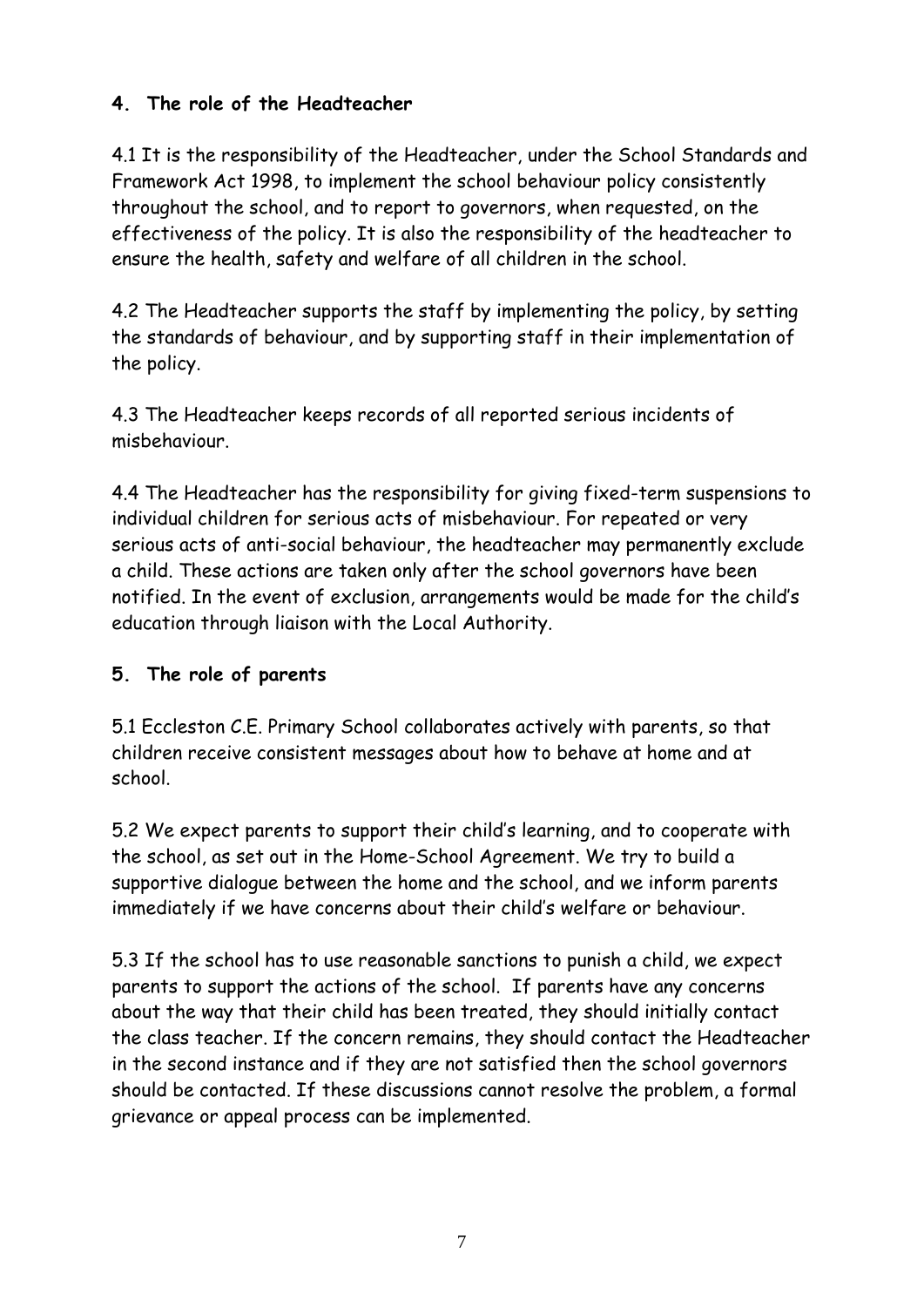# **6. The role of Governors**

6.1 The Governing Board has the responsibility of setting down these general guidelines on standards of discipline and behaviour, and of reviewing their effectiveness. The Governors support the Headteacher in adhering to these guidelines.

6.2 The Headteacher has the day-to-day authority to implement the school's policy on behaviour and discipline, but governors may give advice to the headteacher about particular disciplinary issues. The headteacher must take this into account when making decisions about matters of behaviour.

# **7. Fixed-term and permanent exclusions**

7.1 Only the Headteacher has the power to exclude a child from school. The Headteacher may exclude a child for one or more fixed periods, for up to 45 days in any one school year. In extreme and exceptional circumstances, the headteacher may exclude a child permanently. It is also possible for the headteacher to convert a fixed- term exclusion into a permanent exclusion, if the circumstances warrant this.

7.2 If the Headteacher excludes a child, he/she informs the parents immediately, giving reasons for the exclusion. At the same time, the headteacher makes it clear to the parents that they can, if they wish, appeal against the decision to the Governing Board. The school informs the parents how to make any such appeal.

7.3 The Headteacher informs the LA and the Governing Board about any permanent exclusion, and about any fixed-term exclusions beyond five days in any one term.

7.4 The Governing Board itself cannot either exclude a child or extend the exclusion period made by the Headteacher.

7.5 The Governing Board has an Appeals Panel which is made up of between three and five members. This committee considers any exclusion appeals on behalf of the Governors.

7.6 When an Appeals Panel meets to consider an exclusion, they consider the circumstances under which the child was excluded, consider any representation by parents and the LA, and consider whether the child should be reinstated.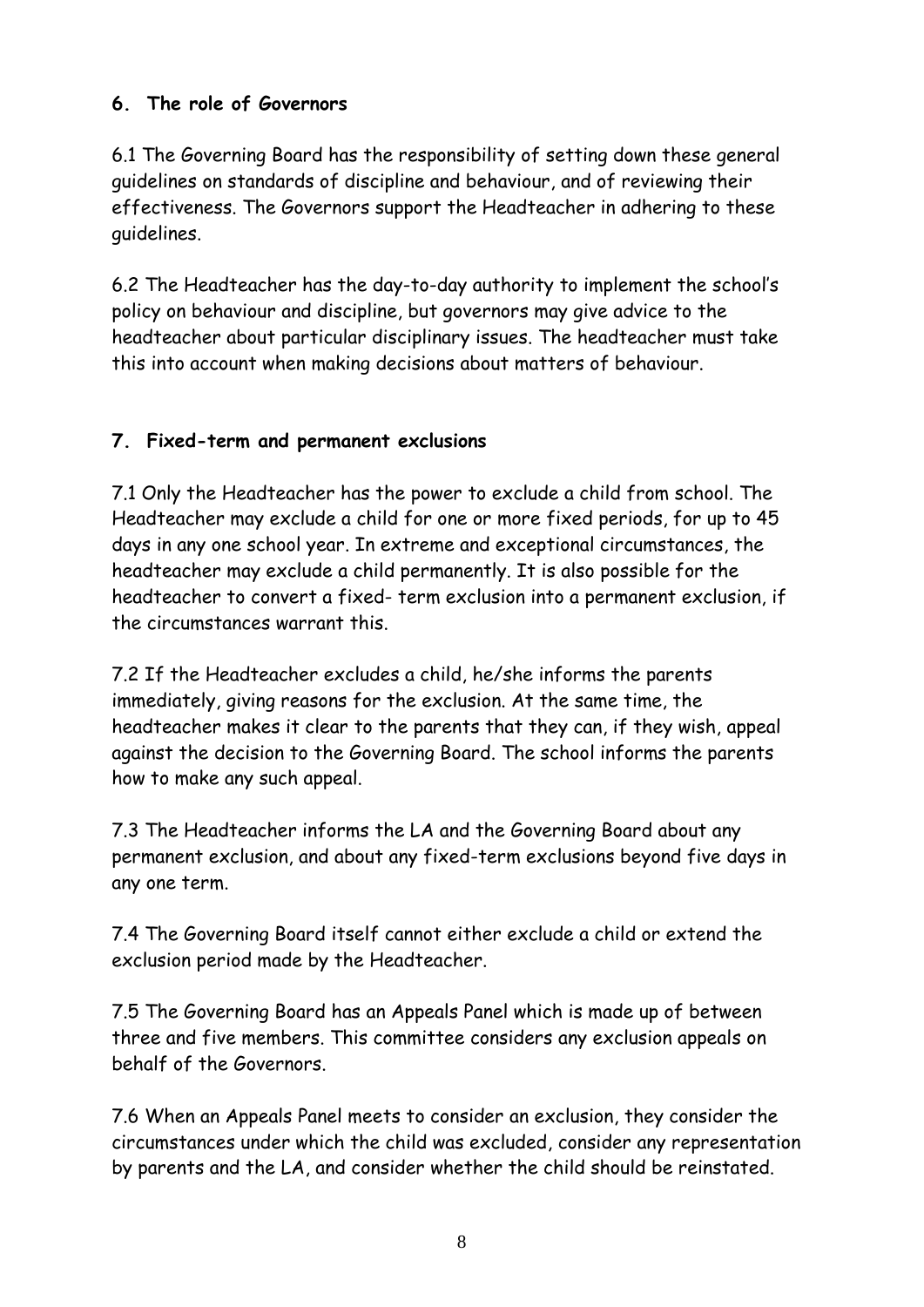7.7 If the Governors' Appeals Panel decides that a child should be reinstated, the Headteacher must comply with this ruling.

# **8. Monitoring and Review**

8.1 The Headteacher monitors the effectiveness of this policy on a regular basis. He/she also reports to the Governing Board on the effectiveness of the policy and, if necessary, makes recommendations for further improvements.

8.2 The school keeps a variety of records concerning incidents of misbehaviour. The class teacher records minor classroom incidents. The headteacher records those incidents in which a child is sent to him/her on account of bad behaviour. We also keep a record of any incidents that occur at break or lunchtimes: lunchtime supervisors give written details of any incident in an incident book.

8.3 The Headteacher keeps a record of any child who is suspended for a fixedterm, or who is permanently excluded.

8.4 It is the responsibility of the Governing Board to monitor the rate of suspensions and exclusions, and to ensure that the school policy is administered fairly and consistently. The Governing Board will pay particular attention to matters of racial equality; it will seek to ensure that the school abides by the non-statutory guidance The Duty to Promote Race Equality: A Guide For Schools, and that no child is treated unfairly because of race or ethnic background.

# *Appendix to Behaviour and Discipline Policy*

# **Outdoor Play - Playground Rules**

1. A.M. and lunchtimes: KS2 only allowed on large equipment. KS 1 only allowed on small equipment. All children allowed on circuit.

2. P.M.: Class 2 only allowed on large equipment.

3. Children must ask member of staff on duty if they need to go into school for any reason during breaktime. Children in school during lunch or breaktimes will be challenged.

4. Use of garden only when two or more staff on duty. To be used as a quiet area - not for games such as hide and seek.